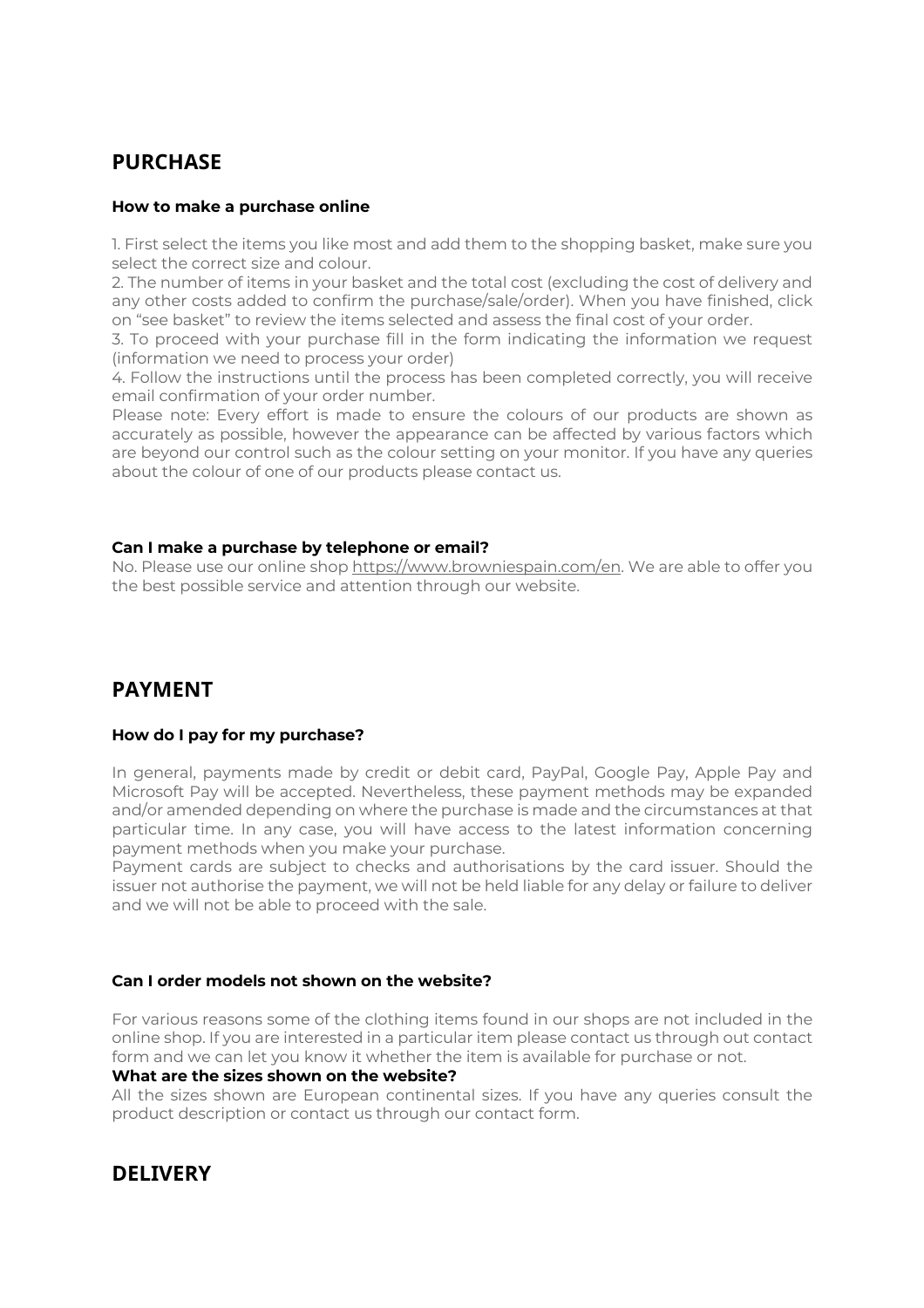## **What are the charges for delivery?**

Shipping and handling costs are not included in the price.

As a general rule, for purchases above an amount indicated on the Website (at the top), shipping will be free of charge. In all other cases, the shipping cost will vary depending on the delivery location and zone, and is calculated automatically based on the destination. Once you have selected your products, you can see the shipping cost by clicking on your basket and choosing your shipping zone. In the case of in-store delivery, shipping is free.

For countries outside the European Union, taxes and customs duties are not included in the price of the products or the order. The carrier may charge customs fees at the time of delivery, in accordance with current regulations.

During promotional periods (sales, etc.), the conditions in the previous paragraph may be changed. Nevertheless, in any case, you will be informed of these circumstances when you visit our Website or place your order.

Please note that we do not ship to PO boxes. You must therefore provide the exact delivery address.

Please remember to enter a telephone number that we can use to contact you in case you are not home when we try to deliver.

#### **What are the delivery times?**

Shipments are managed by Paack, MRW, GLS or UPS. The normal delivery times are 2 to 3 working days to all locations. Nevertheless, should delivery be delayed, we will inform you of the situation.

For in-store collections, the delivery time is 2 to 3 working days.

When calculating the delivery times for our shipments, please note that orders placed after 14:00 will be prepared the following day. Orders placed on Fridays after 14:00, on Saturdays and on Sundays will be prepared and shipped on the Monday.

As an exception, during special periods, promotions or sales, delivery times may be affected.

Orders are prepared at and shipped from our warehouse in Barcelona. The city's public holidays will therefore affect delivery times.

The delivery time will be longer if you place an order on one of the following dates (2022): 1 and 6 January, 15 and 18 April, 6 and 24 June, 15 August, 24 and 26 September, 12 October, 1 November and 6, 8 and 26 December.

In the event that, due to exceptional circumstances, one of the products in your order is not available, we will inform you of the situation and refund the proportionate cost from your order for this product.

## **CANCELLATIONS, EXHANGES AND RETURNS**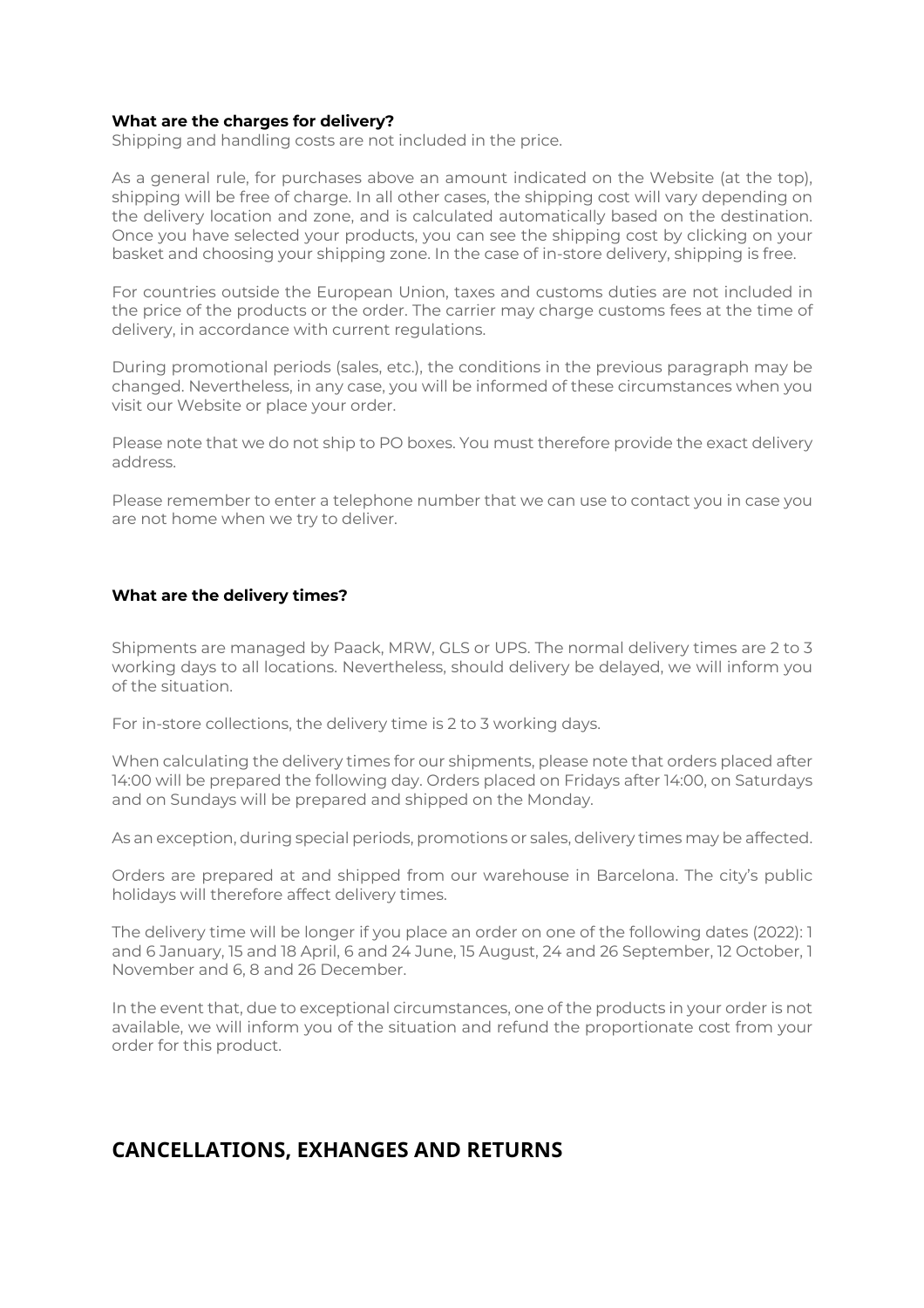## **How can I cancel my order if I decide I no longer want to receive it?**

When you place your order you are making a definite purchase and the cost will be deducted from the card used to make the payment. Consequently you will not be able to cancel the order once it has been confirmed.

### **Is it possible to return my order online?**

You have 30 days from receiving your order to return it. To do so, your order must meet the following conditions:

- The product must not have been used.

- It must be sent back in the same condition in which it was received. Products may not be returned if they are not in the same condition in which they were received or if they have been used beyond simply being opened.

#### **Returns from home**

To return a product, you must click the returns link in your order confirmation email or request a return via this link: https://www.browniespain.com/es/devoluciones. In the event of an error, please contact us by emailing info@browniespain.com.

Once your return has been confirmed, a courier will come to collect your parcel from the address provided on the returns form and will deliver it to our offices. Once we have received it, we will examine the product and let you know via email whether the return is valid, bearing in mind the returns period and the requirement for the product to be in perfect condition. Please note that the product must be sent back in the same condition in which it was received.\*

Once your return has been approved, you will be refunded using the same payment method you used to place the order. Payments to your credit card will be dependent on your banking provider.

Returns are free of charge for orders placed and returned in Spain (mainland). Returns from home in the Balearic Islands and international returns are not free, with the cost to be borne by the customer (shipping costs will be deducted from the refund). The cost of returns depends on the location and will be indicated when you request your return (info@browniespain.com).

#### **In-store returns**

You may return your online purchase to any of our physical stores (excluding store-in-stores in El Corte Inglés) by showing the delivery note that came in the box or by printing out the invoice from the "My Orders" section of our Website.

In this case, in view of the characteristics of the returned products and our criteria, the amount paid for the purchase will be refunded in the form of a voucher with no expiry date that can be used only in our physical stores.

Products may not be exchanged or returned if they are not in the same condition in which they were received or if they have been used beyond simply being opened.\*